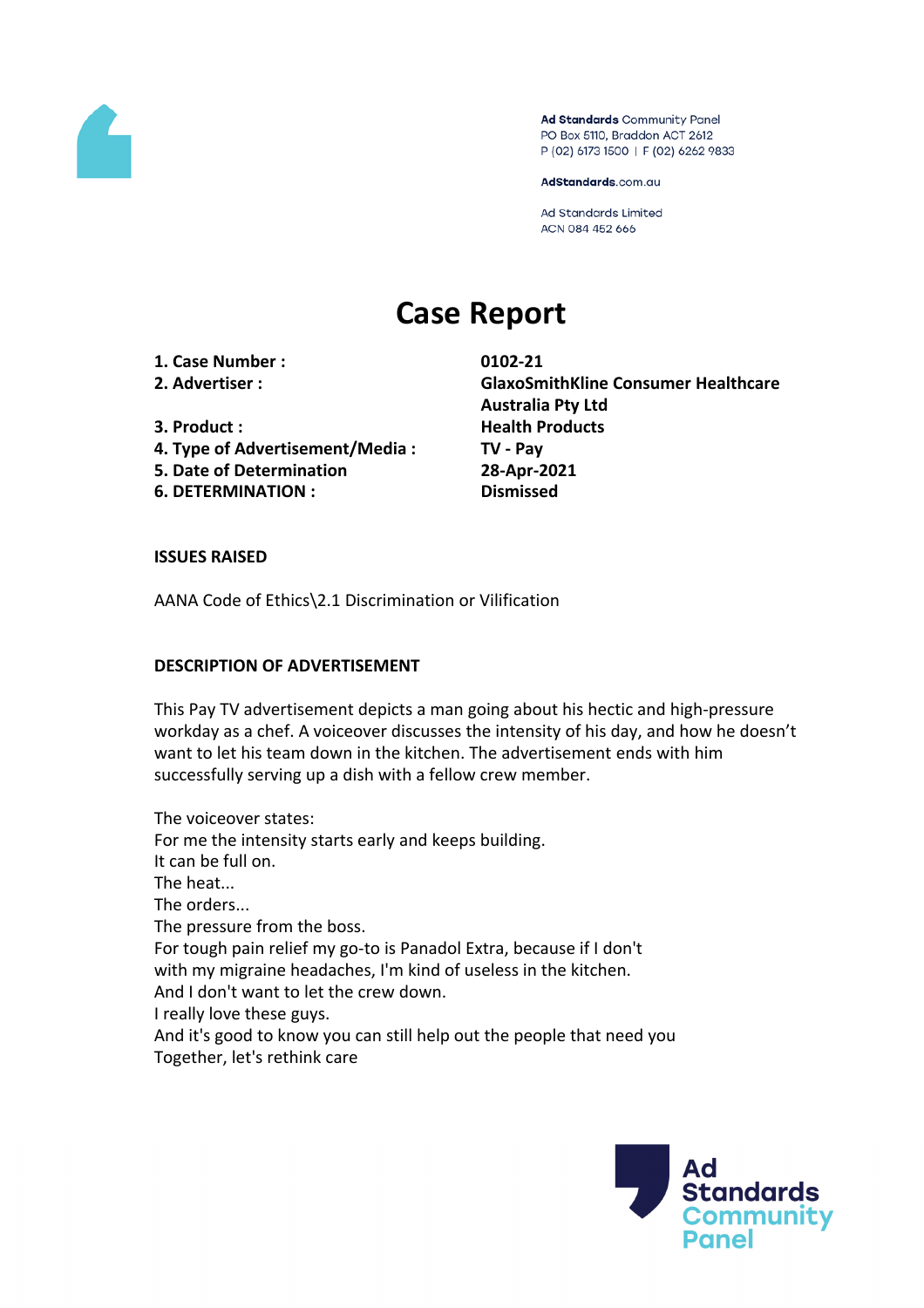

# **THE COMPLAINT**

Comments which the complainant/s made regarding this advertisement included the following:

*As someone who suffers from debilitating migraines, I am fully cognisant of the neurological storm that accompanies these episodes. The implications of the statements in the ad are insulting, suggesting that if you are not at work because of migraine you are letting the team down. It can also impact the attitudes of those who have not had migraines into thinking migraine sufferers are malingering.*

# **THE ADVERTISER'S RESPONSE**

Comments which the advertiser made in response to the complainant/s regarding this advertisement include the following:

*We refer to your letter dated 16 April 2021 which contained a complaint in respect of our recent TVC advertisement for Panadol Extra.*

# *Description of the advertisement*

*The advertisement is part of the Panadol Masterbrand's 'Rethink Care' campaign, which focuses on the overall concept that the pressures of modern life can take a toll on our health, and we should consider ways to improve our health by examining our lifestyles holistically. The purpose of this particular advertisement is to show that the requirements of our lives can be fast-paced and intense, and that pain can be a major inconvenience in situations where we want to be at our best.*

*The advertisement depicts a man going about his hectic and high-pressure workday as a chef. A voiceover discusses the intensity of his day, and how he doesn't want to let his team down in the kitchen. The advertisement ends with him successfully serving up a dish with a fellow crew member.*

*The overall message is that the requirements of our lives can be tough, and that Panadol Extra is there to support our consumers when they need strong pain relief to get through their day.* 

*We have attached a copy of the script, a digital copy of the advertisement, and a presentation outlining the 'Rethink Care' campaign for your reference.*

## *Nature of the complaint and response*

*The complaint alleges that the advertisement breaches Section 2.1 of the AANA Code of Ethics, which states that 'advertising shall not portray or depict material in a way which discriminates against or vilifies a person or section of the community on account of race, ethnicity, nationality, gender, age, sexual orientation, religion, disability, mental illness or political belief.'*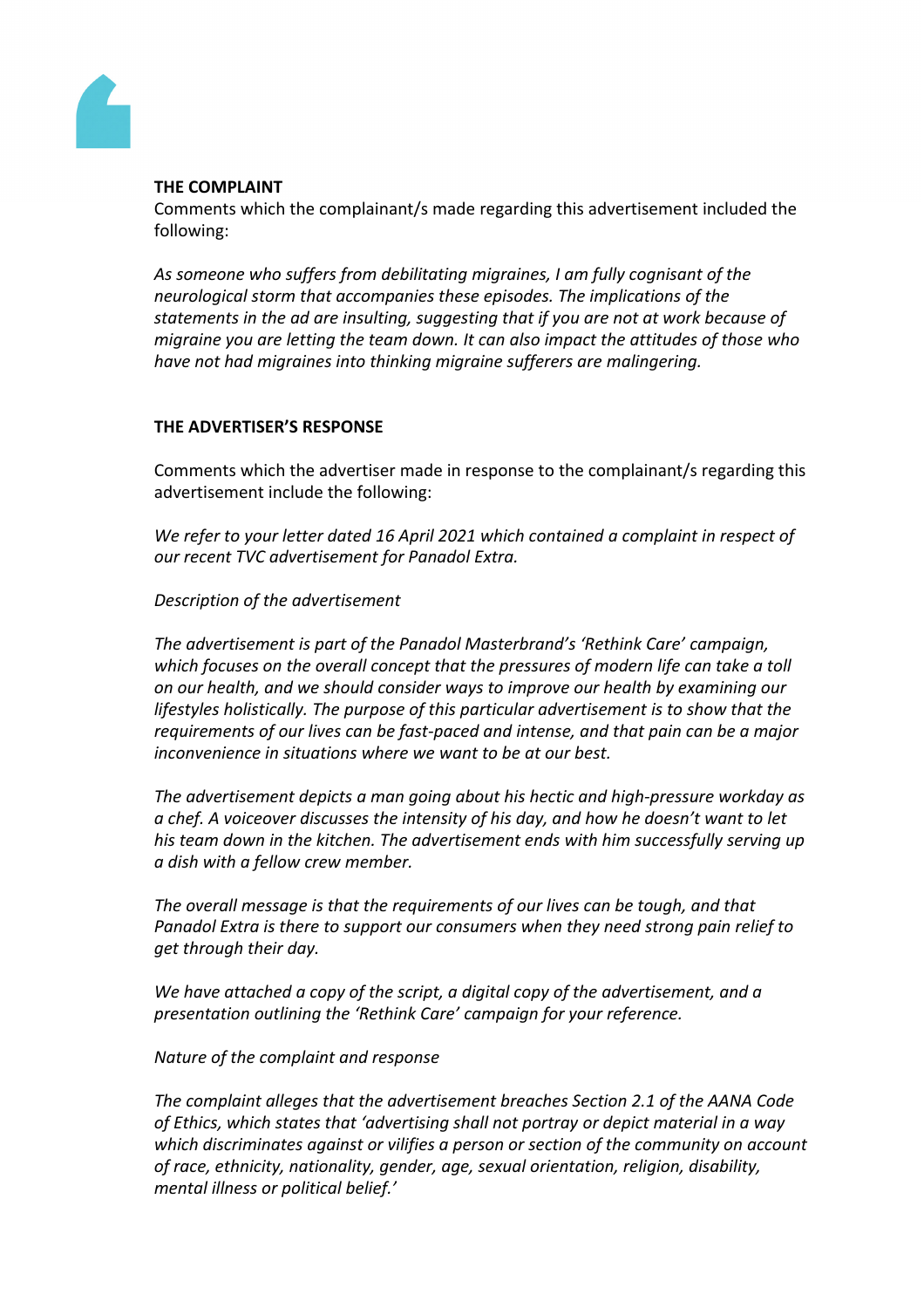

*The complainant alleges that the advertisement portrays migraine sufferers in an insulting manner by suggesting that people who take time off for migraines are 'letting the team down' and that migraine sufferers are 'malingerers'.*

*Having reviewed Section 2.1. of the AANA Code of Ethics and the subject advertisement, GSK maintains that the advertisement does not vilify or discriminate against any section of the community, and therefore does not breach the code. In no way does the advertisement suggest that migraine sufferers contribute less to the community, or that migraine sufferers are malingerers unless they force themselves to work through debilitating chronic pain. On the contrary, the advertisement depicts the sufferer of 'migraine headaches' as a valued and hard-working member of his team, who is able to continue contributing to the team because he can rely on Panadol Extra to provide tough pain relief for his symptoms.*

*GSK would also like to clarify that the advertisement refers to pain relief for 'migraine headaches' rather than 'migraine'. GSK understands the term 'migraine' is used to describe an overarching, debilitating chronic condition which includes a variety of subset symptoms including nausea, photophobia, and headache. However, the advertisement refers specifically to 'migraine headaches', which refers to one of the symptoms of migraine (headache) rather than the serious and chronic disease state. Further, 'migraine headache' is a TGA-approved standard indication for paracetamol products and has consistently appeared on pack and in advertising over the course of many years. The use of the term 'migraine headache' in the advertisement was to make it clear to viewers that Panadol can assist with relieving tough headaches, rather than migraine, which is a chronic and debilitating condition that encompasses additional symptoms.*

*Further, GSK confirms that it takes the responsible portrayal of medication usage and compliance with health and safety standards seriously. GSK does not condone the incorrect use of medicine or irresponsible actions regarding one's own health, and has ensured that the advertisement portrays medication use reasonably and responsibly by undertaking the following actions:*

*(a) Consumer Healthcare Products Australia (CHP) Approval*

*GSK is a member of CHP, a peak body whose mission is to ensure consumers can make informed choices about their health. As a member of CHP, GSK is bound to follow the ASMI Code of Conduct, an ethical standard which requires members to ensure that their advertisements responsibly inform consumers about products, make accurate and balanced claims, and promotes the safe use of medicines.*

*GSK submitted the advertisement to CHP for review and obtained their approval (attached). GSK considers CHP approval a clear indication that the advertisement reflects prevailing community standards on health and safety.*

*(b) Use of mandatory statements and disclaimers*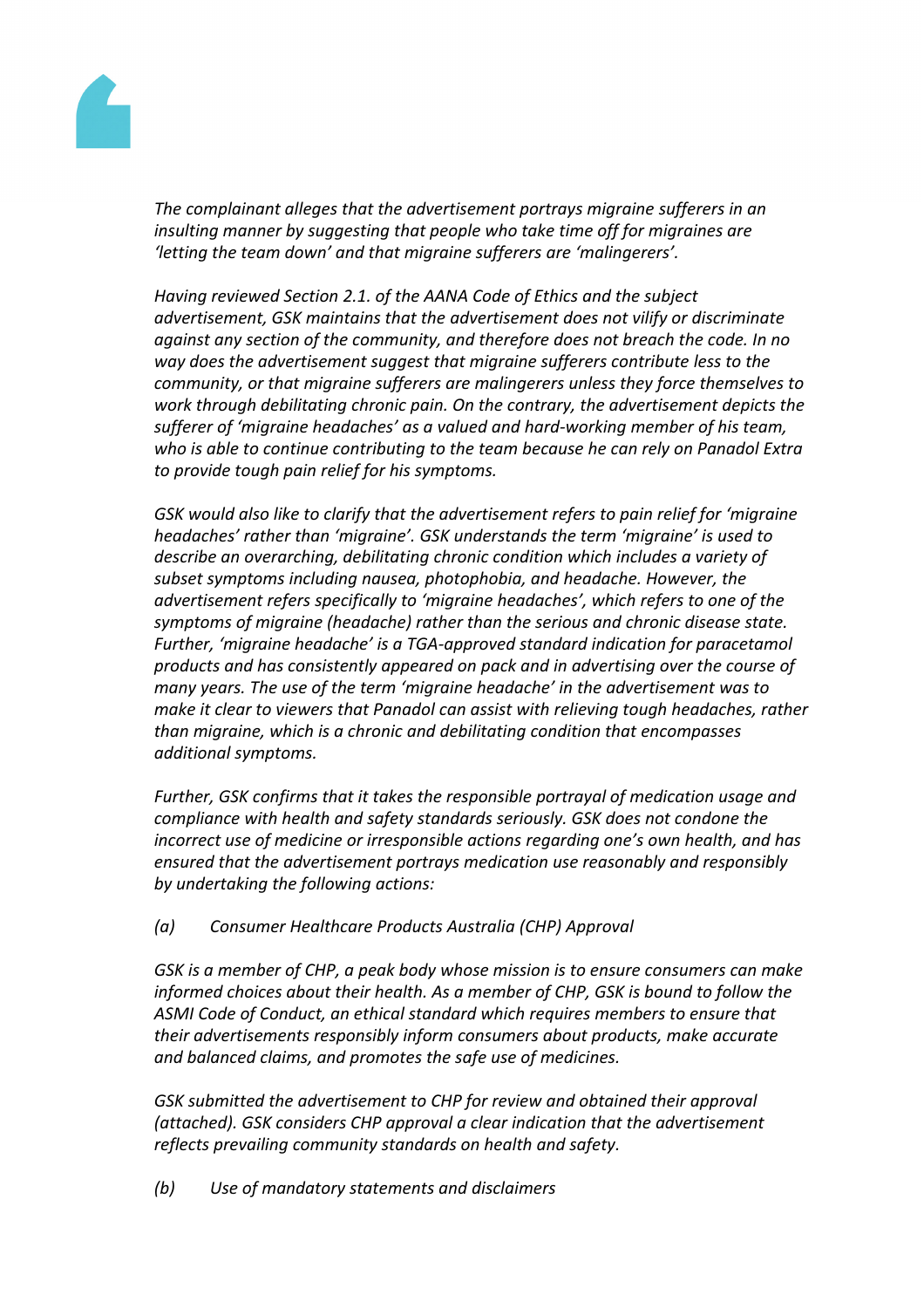

*GSK is committed to responsible advertising and ensures that the appropriate mandatory statements and disclaimers are clearly portrayed onscreen. In the advertisement in question, the following statements appear on screen for 18 seconds in clearly legible font:*

*'Always read the label. Follow the directions for use. If symptoms persist, talk to your healthcare professional. Incorrect use can be harmful.'*

*These prominent statements communicate to consumers in no uncertain terms that Panadol Extra should be used in accordance with the label directions, and that if the pain cannot be managed with Panadol Extra, then one should consult their healthcare professional. This statement clearly indicates that consumers should not simply disregard their symptoms and 'work through the pain', and that they should seek additional healthcare advice if they are experiencing persistent pain.*

*In addition to the above, we note that we are required to address all parts of Section 2 of the AANA Code of Ethics. We have thoroughly reviewed this section and are confident that the advertisement is fully compliant with the code.*

*GSK is committed to ensuring that its advertisements adhere to the AANA Code of Ethics and prevailing community standards.*

*Should you have any questions, please feel free to contact us.*

## **THE DETERMINATION**

The Ad Standards Community Panel (the Panel) considered whether this advertisement breaches Section 2 of the AANA Code of Ethics (the Code).

The Panel noted the complainant's concern that the advertisement is insulting by suggesting that if a person is not at work because of migraine they are letting the team down, and may impact people to believe that migraine sufferers are malingering.

The Panel viewed the advertisement and noted the advertiser's response.

# **Section 2.1: Advertising or Marketing Communication shall not portray people or depict material in a way which discriminates against or vilifies a person or section of the community on account of race, ethnicity, nationality, gender, age, sexual preference, religion, disability, mental illness or political belief.**

The Panel noted the AANA Practice Note which provides guidance on the meaning of: Discrimination - unfair or less favourable treatment Vilification - humiliates, intimidates, incites hatred, contempt or ridicule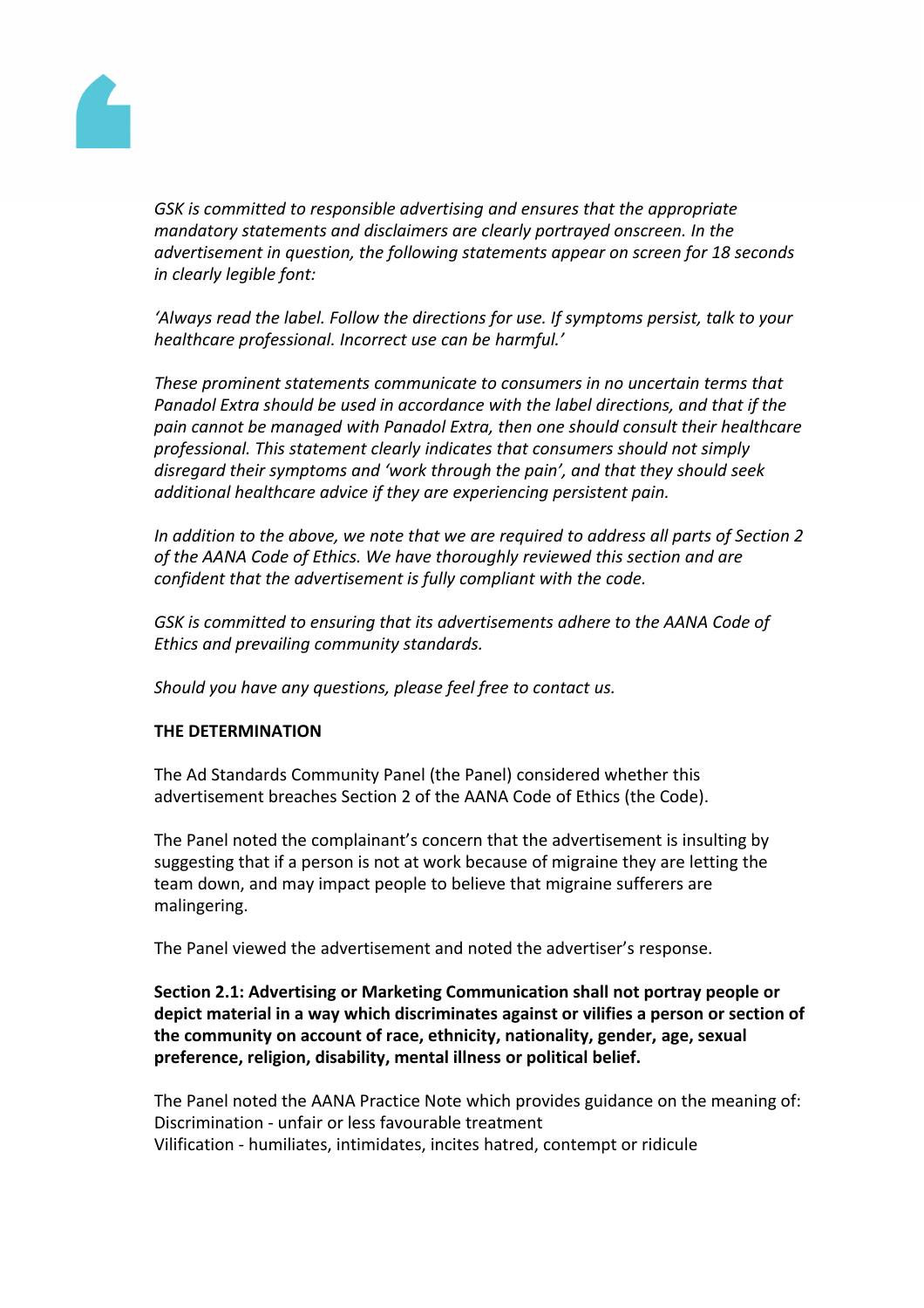

Disability - a current, past or potential physical, intellectual, psychiatric, or sensory illness, disease, disorder, malfunction, malformation, disfigurement or impairment, including mental illness.

# **Does the advertisement portray material in a way which discriminates against or vilifies a person on account of disability?**

The Panel noted that the advertisement makes no reference to any disability, and that the product being advertised is a pain medication.

The Panel noted the advertiser's response that the term 'migraine' is used to describe a chronic condition with additional symptoms to headaches, and that the advertisement specifically refers to "migraine headaches" in order to clarify that the product advertised can assist with such headaches rather than other symptoms associated with migraines.

The Panel considered that the man in the advertisement is shown to be competent and capable and uses the advertised product to help him continue his day. The Panel considered that the advertisement does not disparage the man for his migraine headache nor does it suggest that he is lazy or does not contribute to his community.

The Panel considered that it was sympathetic to the interpretation of the complainant, however considered that that interpretation was unlikely to be shared by the broad community.

The Panel considered that the content of the advertisement did not show the man to receive unfair or less favourable treatment because of a disability, and did not humiliate, intimidate or incite hatred, contempt or ridicule of the man or towards any person because of a disability.

#### **Section 2.1 conclusion**

Finding that the advertisement did not portray material in a way which discriminates against or vilifies a person or section of the community on account of disability, the Panel determined that the advertisement did not breach Section 2.1 of the Code.

#### **Conclusion**

Finding that the advertisement did not breach any other section of the Code the Panel dismissed the complaint.